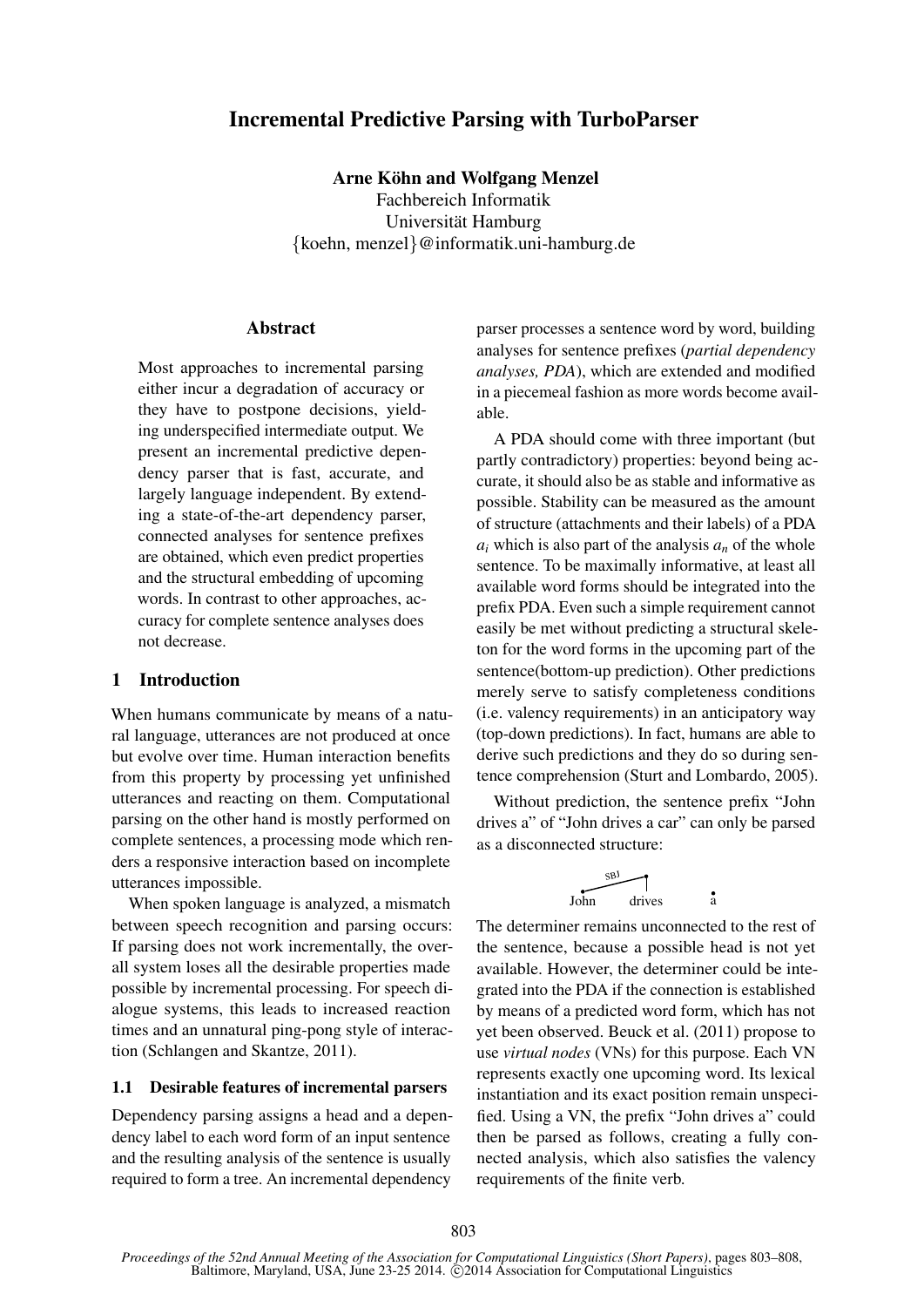

This analysis is clearly more informative but still restricted to the existence of a noun filling the object role of "drives" without predicting its position. Although a VN does not specify the lexical identity of the word form it represents, it can nonetheless carry some information such as a coarse-grained part-of-speech category.

### 1.2 Related work

Parsers that produce incremental output are relatively rare: PLTag (Demberg-Winterfors, 2010) aims at psycholinguistic plausibility. It makes tradeoffs in the field of accuracy and coverage (they report 6.2 percent of unparseable sentences on sentences of the Penn Treebank with less than 40 words). Due to its use of beam search, the incremental results are non-monotonic. Hassan et al. (2009) present a CCG-based parser that can parse in an incremental mode. The parser guarantees that every parse of an increment extends the previous parse monotonically. However, using the incremental mode without look-ahead, parsing accuracy drops from 86.70% to 59.01%. Obviously, insisting on strict monotonicity  $(a_i \subseteq a_n)$  is too strong a requirement, since it forces the parser to keep attachments that later turn out to be clearly wrong in light of new evidence.

Being a transition-based parser, Maltparser (Nivre et al., 2007) does incremental parsing by design. It is, however, not able to predict upcoming structure and therefore its incremental output is usually fragmented into several trees. In addition, Maltparser needs a sufficiently large look-ahead to achieve high accuracy (Beuck et al., 2011).

Beuck et al. (2011) introduced incremental and predictive parsing using Weighted Constraint Dependency Grammar. While their approach does not decrease in incremental mode, it is much slower than most other parsers. Another disadvantage is its hand-written grammar which prevents the parser from being adapted to additional languages by simply training it on an annotated corpus and which makes it difficult to derive empirically valid conclusions from the experimental results.

### 2 Challenges for predictive parsing

Extending a dependency parser to incremental parsing with VNs introduces a significant shift in the problem to be solved: While originally the problem was *where* to attach each word to (1), in the incremental case the additional problem arises, *which* VNs to include into the analysis (2). Problem (2), however, depends on the syntactic structure of the sentence prefix. Therefore, it is not possible to determine the VNs *before* parsing commences, but the decision has to be made *while* parsing is going on. We can resolve this issue by transforming problem (2) into problem (1) by providing the parser with an additional node, named *unused*. It is always attached to the special node 0 (the root node of every analysis) and it can only dominate VNs. *unused* and every VN it dominates are not considered part of the analysis. Using this idea, the problem of whether a VN should be included into the analysis is now reduced to the problem of where to attach that VN:



To enable the parser to include VNs into PDAs, a set of VNs has to be provided. While this set could include any number of VNs, we only include a set that covers most cases of prediction since rare virtual nodes have a very low a-priori probability of being included and additional VNs make the parsing problem more complex. This set is language-dependent and has to be determined in advance. It can be obtained by generating PDAs from a treebank and counting the occurrences of VNs in them. Eventually, a set of VNs is used that is a super-set of a large enough percentage  $(>90\%)$ of the observed sets.

#### 3 Gold annotations for sentence prefixes

Annotating sentence prefixes by hand is prohibitively costly because the number of increments is a multitude of the number of sentences in the corpus. Beuck and Menzel (2013) propose an approach to automatically generate predictive dependency analyses from the annotation of full sentences. Their method tries to generate upper bounds for predictability which are relatively tight. Therefore, not everything that is deemed predictable by the algorithm is predictable in reality, but everything that is predictable should be deemed as predictable: Let *W* be all tokens of the sentence and *P* the set of tokens that lie in the prefix for which an incremental analysis should be generated. A word  $w \in W \setminus P$  is assumed to be predictable ( $w \in Pr$ ) if one of the following three criteria is met: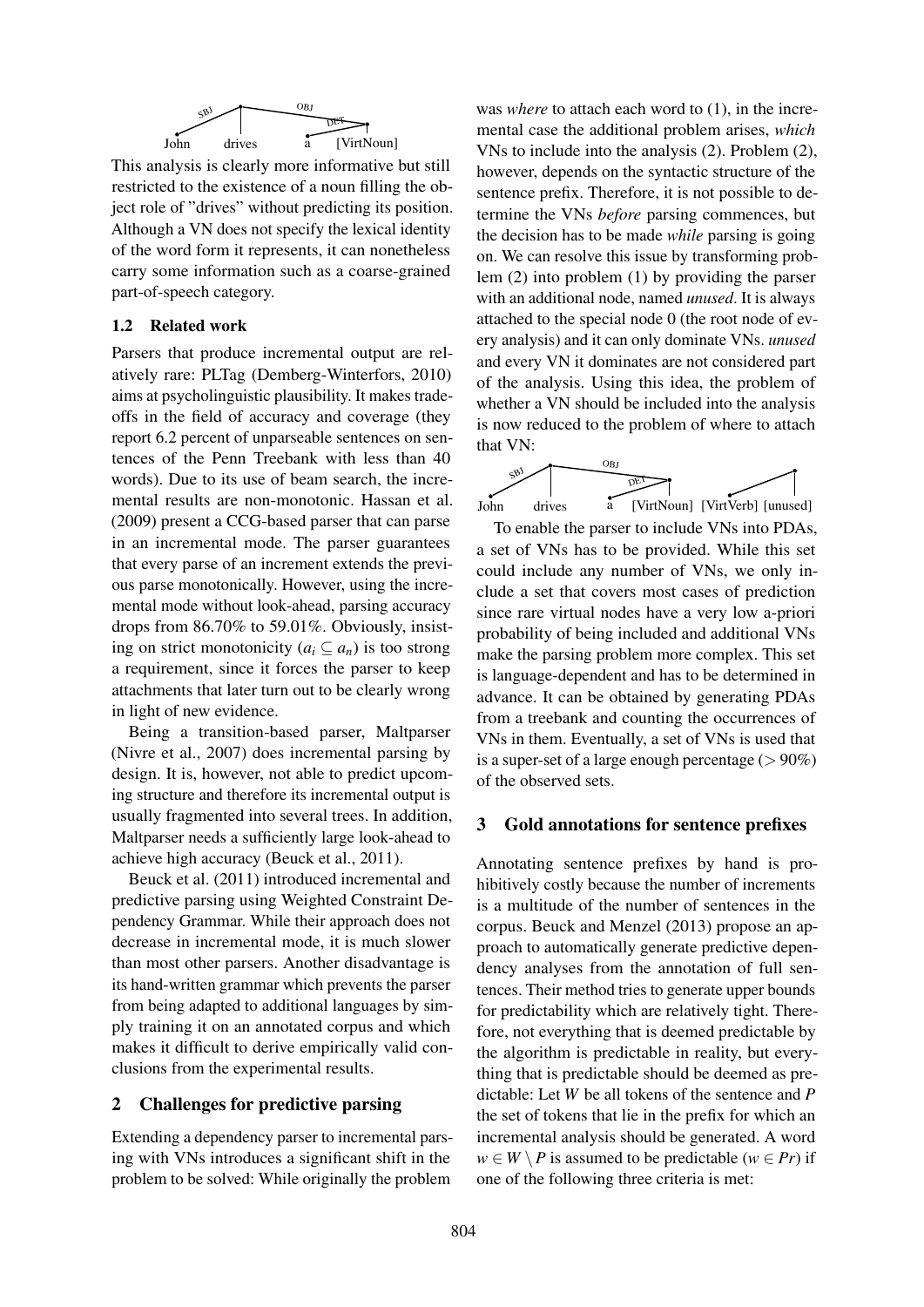

Figure 1: Results for TurboParser for German and English with gold standard PoS (labeled)

**bottom-up prediction** *w* lies on the path from some  $w' \in P$  to 0. E. g., given the sentence prefix "The", an upcoming noun and a verb is predicted:

The [VirtNoun] [VirtVerb]

top down prediction  $\pi(w)$ , the head of *w*, is in *P*∪*Pr*, and *w* fills a syntactic role – encoded by its dependency label – that is *structurally determined*. That means *w* can be predicted independently of the lexical identity of  $\pi(w)$ . An example for this is the subject label: If  $\pi(w)$  is in *Pr* and *w* is its subject, *w* is assumed to be predictable.

**lexical top-down prediction**  $\pi(w) \in P$  and *w* fills a syntactic role that is determined by an already observed lexical item, e.g. the object role: If  $\pi(w)$ is a known verb and *w* is its object,  $w \in Pr$  because it is required by a valency of the verb.

While this procedure is language-independent, some language-specific transformations must be applied nonetheless. For English, parts of gapping coordinations can be predicted whereas others can not. For German, the transformations described in (Beuck and Menzel, 2013) have been used without further changes. Both sets of structurally and lexically determined roles are language dependent. The label sets for German have been adopted from (Beuck and Menzel, 2013), while the sets for English have been obtained by manually analyzing the PTB (Marcus et al., 1994) for predictability.

For words marked as predictable their existence and word class, but not their lexicalization and position can be predicted. Therefore, we replace the lexical item with "[virtual]" and generalize the part-of-speech tag to a more coarse grained one.

### 4 Predictive parsing with TurboParser

We adapt TurboParser (Martins et al., 2013) for incremental parsing because it does not impose structural constraints such as single-headedness in its core algorithm. For each parsing problem, it creates an integer linear program – in the form of a factor graph – with the variables representing the possible edges of the analyses.

Since well-formedness is enforced by factors, additional constraints on the shape of analyses can be imposed without changing the core algorithm of the parser. We define three additional restrictions with respect to VNs: 1) A VN that is attached to *unused* may not have any dependents. 2) A VN may not be attached to 0 if it has no dependents. 3) Only VNs may be attached to the *unused* node.

For a given sentence prefix, let *A* be the set of possible edges, *V* the set of all vertices,  $N \subset V$ the VNs and  $u \in V$  the *unused* node. Moreover, let  $B \subset A$  be the set of edges building a well-formed analysis and  $z_a \triangleq \mathbb{I}(a \in B)$ , where  $\mathbb{I}(.)$  is the indicator function. The three additional conditions can be expressed as linear constraints which ensure that every output is a valid PDA:

$$
z_{\langle n,j\rangle} + z_{\langle u,n\rangle} \le 1, \qquad n \in N, j \in V \qquad (1)
$$

$$
z_{\langle 0,n\rangle}\leq \sum_{j\in V} z_{\langle n,j\rangle},\qquad n\in N\qquad (2)
$$

$$
z_{\langle u,i\rangle} = 0, \qquad i \in V \setminus N \qquad (3)
$$

The current implementation is pseudo-incremental. It reinitializes the ILP for every increment without passing intermediate results from one incremental processing step to the next, although this might be an option for further optimization.

High quality incremental parsing results can not be expected from models which have only been trained on whole-sentence annotations. If a parser is trained on gold-standard PDAs (generated as described in section 3), it would include every VN into every analysis because that data does not include any non-attached VNs. We therefore add nonattached VNs to the generated PDAs until they contain at least the set of VNs that is later used during parsing. For instance, each German training increment contains at least one virtual verb and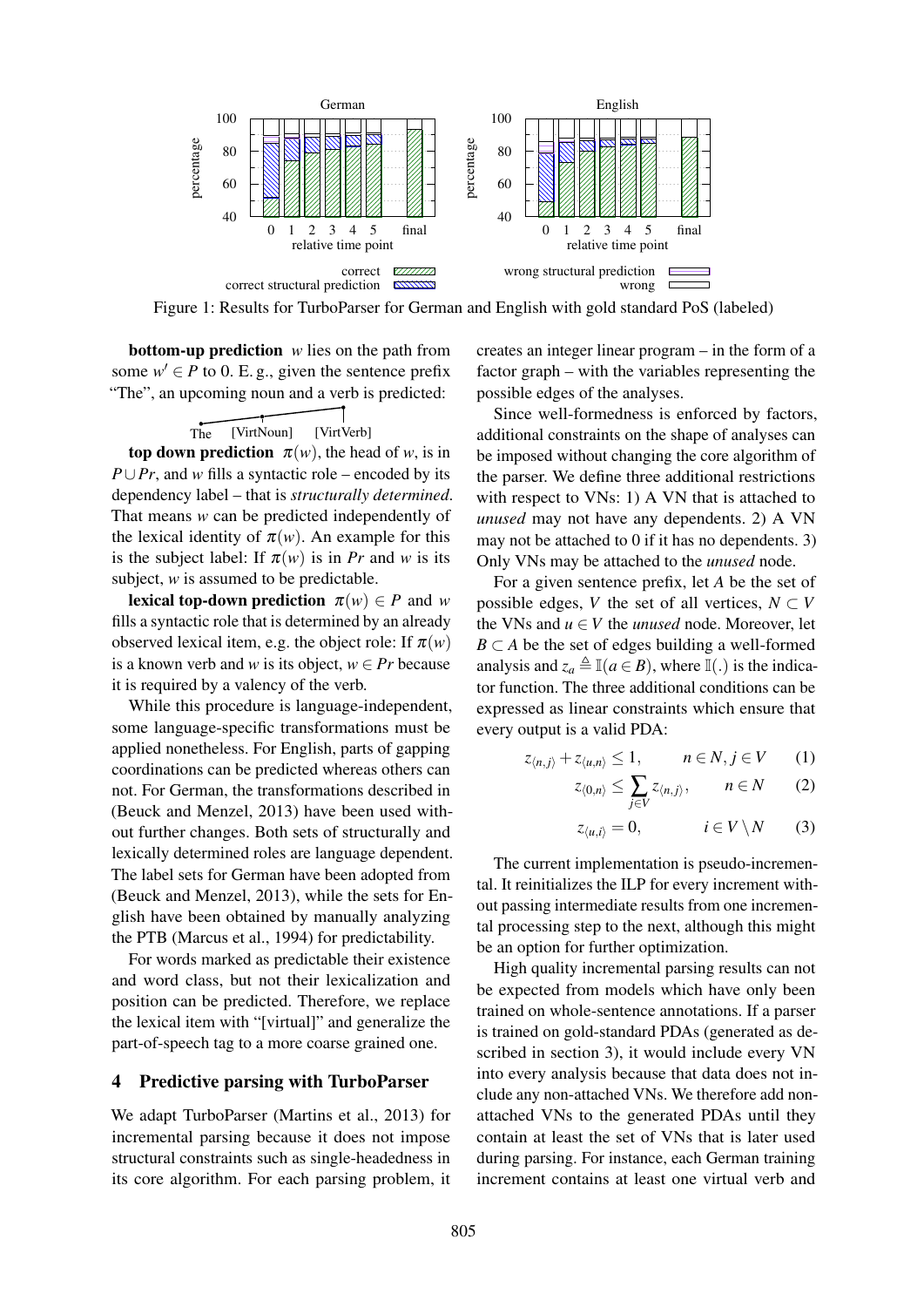two virtual nouns and each English one at least one virtual verb and one virtual noun. This way, the percentage of VNs of a specific type being attached in the training data resembles the a priori probability that a VN of that type should be included by the parser while parsing.

TurboParser is trained on these extended PDAs and no adaptation of the training algorithm is needed. The training data is heavily skewed because words at the beginning of the sentences are more prevalent than the ones at the end. As a comparison with a version trained on non-incremental data shows, this has no noticeable effect on the parsing quality.

# 5 Evaluation

The usual methods to determine the quality of a dependency parser – labeled and unlabeled attachment scores  $(AS)$  – are not sufficient for the evaluation of incremental parsers. If the AS is computed for whole sentences, all incremental output is discarded and not considered at all. If every intermediate PDA is used, words at the start of a sentence are counted more often than the ones at the end. No information becomes available on how the accuracy of attachments evolves while parsing proceeds, and the prediction quality (i.e. the VNs) is completely ignored. Therefore, we adopt the enhanced mode of evaluation proposed by Beuck et al. (2013): In addition to the accuracy for whole sentences, the accuracies of the *n* newest words of each analysis are computed. This yields a curve that shows how good a word can be assumed to be attached depending on its distance to the most recent word.

Let  $\langle V, G \rangle$  be the gold standard analysis of an increment and  $\langle V', P \rangle$  the corresponding parser output. *V* and  $V'$  are the vertices and  $G$  and  $P$  the respective edges of the analyses. Let  $V_p'$  and  $V_v'$  be the in-prefix and virtual subset of  $V'$ , respectively. To evaluate the prediction capabilities of a parser, for each increment an optimal partial, surjective mapping<sup>1</sup>  $V' \rightarrow V$  from the output produced by the parser to the (automatically generated) gold standard is computed, where each non-virtual element of  $V'$  has to be mapped to the corresponding element in *V*. Let *M* be the set of all such mappings. Then the best mapping is defined as follows:

$$
\phi = \underset{m \in M}{\arg \max} \sum_{w \in V'} \mathbb{I}(\pi(m(w)) = m(\pi(w)))
$$

We define a word *w* as correctly attached (ignoring the label) if  $\pi(\phi(w)) = \phi(\pi(w))$ . In an incremental analysis, an attachment of a word *w* can be classified into four cases:

correct  $\pi(\phi(w)) = \phi(\pi(w)), \pi(w) \in V'_p$ corr. pred.  $\pi(\phi(w)) = \phi(\pi(w)), \pi(w) \in V_v'$ wrong pred.  $\pi(\phi(w)) \neq \phi(\pi(w)), \pi(w) \in V_v'$ **wrong**  $\pi(\phi(w)) \neq \phi(\pi(w)), \pi(w) \in V'_p$ 

We can count the number of VNs that have been correctly attached: Let *T* be the set of all analyses produced by the parser and  $\phi_t$  the best mapping as defined above for each  $t \in T$ . Furthermore, let  $vn(t)$ be the set of VNs in *t*. The total number of correct predictions of VNs is then defined as:

$$
corr = \sum_{t \in T} \sum_{v \in vn(t)} \mathbb{I}(\pi(\phi_t(v)) = \phi_t(\pi(v)))
$$

Precision and recall for the prediction with VNs can be computed by dividing *corr* by the number of predicted VNs and the number of VNs in the gold standard, respectively.

Evaluation has been carried out on the PTB converted to dependency structure using the LTH converter (Johansson and Nugues, 2007) and on the Hamburg Dependency Treebank (Foth et al., 2014). From both corpora predictive PDAs padded with unused virtual nodes have been created for training. For English, the sentences of part 1-9 of the PTB were used, for German the first 50,000 sentences of the HDT have been selected. Testing was done using one virtual noun and one virtual verb for English and two virtual nouns and one virtual verb for German because these sets cover about 90% of the prefixes in both training sets.

Figure 1 shows the evaluation results for parsing German and English using TurboParser. For both languages the attachment accuracy rises with the amount of context available. The difference between the attachment accuracy of the most recent word (relative time point 0, no word to the right of it) and the second newest word (time point 1) is strongest, especially for English. The word five elements left of the newest word (time point 5) gets attached with an accuracy that is nearly as high as the accuracy for the whole sentence (final).

The types of errors made for German and English are similar. For both German and English the unlabeled precision reaches more than 70% (see Table 1). Even the correct dependency label of upcoming words can be predicted with a fairly high precision. TurboParser parses an increment in about 0.015 seconds, which is much faster than WCDG

<sup>&</sup>lt;sup>1</sup>The mapping is partial because for some VNs in  $V'$  there might be no corresponding VN in the gold standard.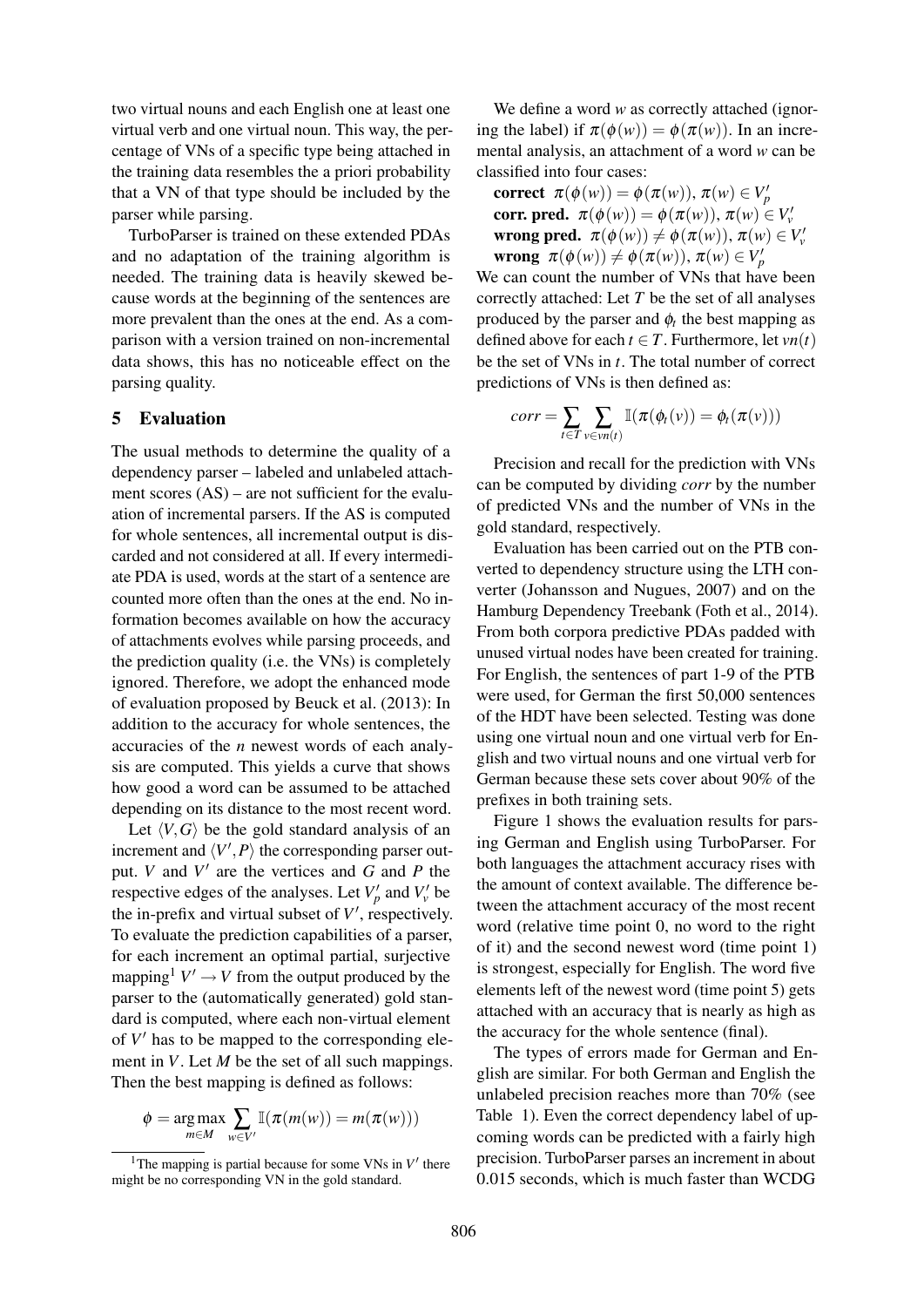

Figure 2: Results for TurboParser and jwcdg for German with tagger (labeled).

|           | English |           | German  |           | German&tagger |           | German (jwcdg) |           |
|-----------|---------|-----------|---------|-----------|---------------|-----------|----------------|-----------|
|           | labeled | unlabeled | labeled | unlabeled | labeled       | unlabeled | labeled        | unlabeled |
| precision | 75.47%  | 78.55%    | 67.42%  | 75.90%    | 65.21\%       | 73.39%    | 32.95%         | $42.23\%$ |
| recall    | 57.92%  | $60.29\%$ | 46.77%  | 52.65%    | 45.79%        | 51.54%    | 35.90%         | 46.00%    |

Table 1: Precision and recall for the prediction of virtual nodes

|          | time point $0$                   |                             | time point 5                  |                              |  |
|----------|----------------------------------|-----------------------------|-------------------------------|------------------------------|--|
| En<br>De | unlabeled<br>89.28%<br>$90.91\%$ | labeled<br>84.92%<br>88.96% | unlabeled<br>97.32%<br>96.11% | labeled<br>97.11\%<br>95.65% |  |

### Table 2: Stability measures

where about eight seconds per word are needed to achieve a good accuracy (Köhn and Menzel, 2013). The prediction recall is higher for English than for German which could be due to the differences in gold-standard annotation.

Training TurboParser on the non-incremental data sets results in a labeled whole-sentence accuracy of 93.02% for German.The whole-sentence accuracy for parsing with VNs is 93.33%. This shows that the additional mechanism of VNs has no negative effects on the overall parsing quality.

To compare TurboParser and WCDG running both in the predictive incremental mode, we use jwcdg, the current implementation of this approach. jwcdg differs from most other parsers in that it does not act on pre-tagged data but runs an external tagger itself in a multi-tag mode. To compare both systems, TurboParser needs to be run in a tagger-parser pipeline. We have chosen TurboTagger without look-ahead for this purpose. Running TurboParser in this pipeline leads to only slightly worse results compared to the use of gold-standard tags (see Figure 2). TurboParser's attachment accuracy is about ten percentage points better than jwcdg's across the board. In addition, its VN prediction is considerably better.

To measure the stability, let  $P_i$  be a prefix of the sentence  $P_n$  and  $a_i$  and  $a_n$  be the corresponding analyses produced by the parser. An attachment of a word  $w \in P_i$  is stable if either *w*'s head is the

same in  $a_i$  and  $a_n$  or *w*'s head is not part of  $P_i$  in both  $a_i$  and  $a_n$ . The second part covers the case where the parser predicts the head of w to lie in the future and it really does, according to the final parse. Table 2 shows the attachment stability of the newest word at time point 0 compared to the word five positions to the left of time point 0. TurboParser's stability turns out to be much higher than jwcdg's: For German Beuck et al. (2013) report a stability of only 80% at the most recent word. Interestingly, labeling the newest attachment for English seems to be much harder than for German.

# 6 Conclusion

Using a parser based on ILP, we were able to analyze sentences incrementally and produce connected dependency analyses at every point in time. The intermediate structures produced by the parser are highly informative, including predictions for properties and structural embeddings of upcoming words. In contrast to previous approaches, we achieve state-of-the-art accuracy for whole sentences by abandoning strong monotonicity and aim at high stability instead, allowing the parser to improve intermediate results in light of new evidence.

The parser is trained on treebank data for whole sentences from which prefix annotations are derived in a fully automatic manner. To guide this process, a specification of structurally and lexically determined dependency relations and some additional heuristics are needed. For parsing, only a set of possible VNs has to be provided. These are the only language specific components required. Therefore, the approach can be ported to other languages with quite modest effort.